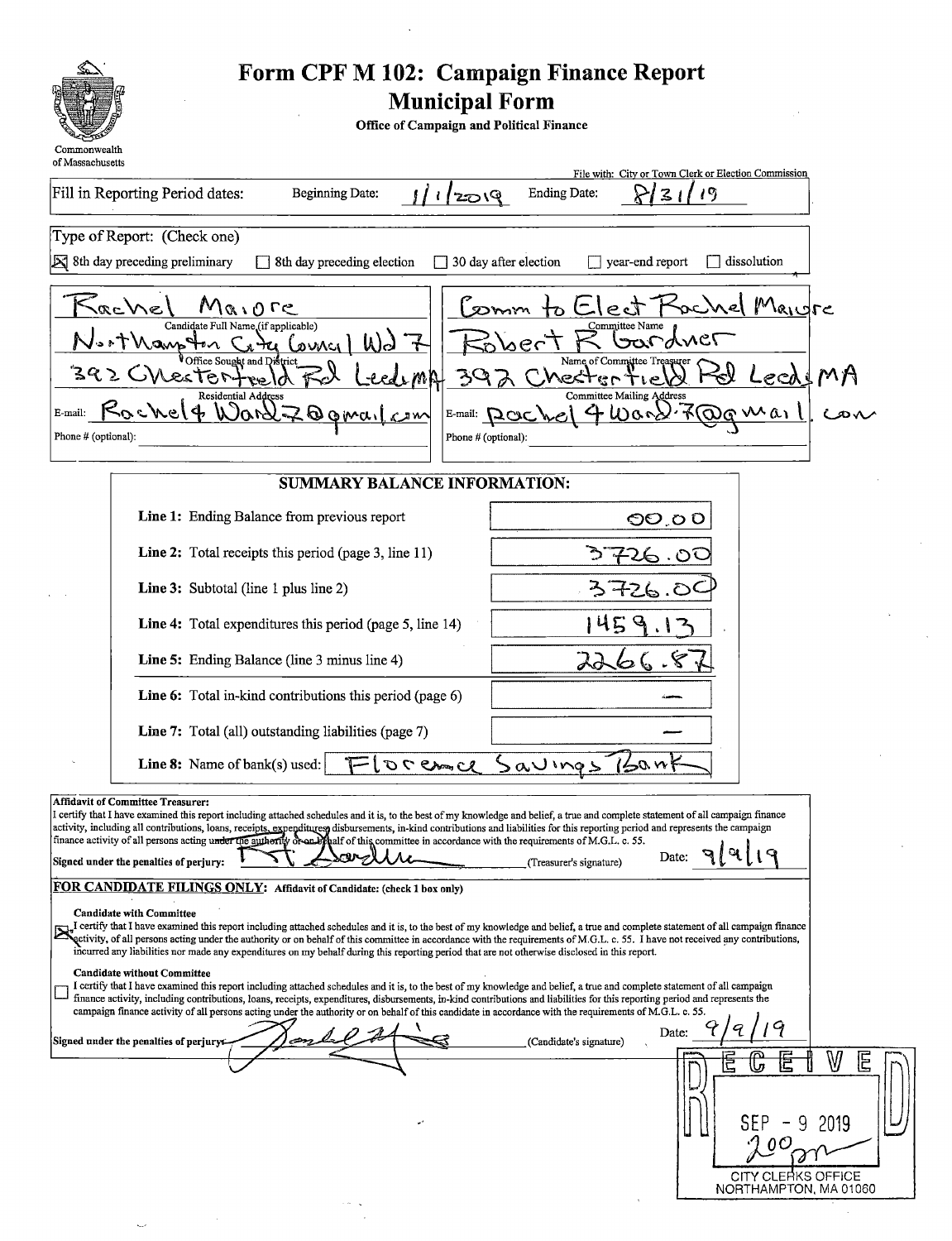#### **SCHEDULE A: RECEIPTS**

M.G.L. c. 55 requires that the name and residential address be reported, in alphabetical order, for all receipts over \$50 in a calendar year. Committees must keep detailed accounts and records of all receipts, but need only itemize those receipts over \$50. In addition, the accupation and employer must be reported for all persons who contribute \$200 or more in a calendar year.

"Schedule A: Receipts" attachment is available to complete, print and attach to this report, if additional pages are required to veport all receipts. Please include your committee name and a page number on each page.) чÿ.

| <b>Date Received</b>   | <b>Name and Residential Address</b><br>(alphabetical listing required) | Amount             | Occupation & Employer<br>(for contributions of \$200 or more) |  |  |
|------------------------|------------------------------------------------------------------------|--------------------|---------------------------------------------------------------|--|--|
| 6 10                   | Ahrens Lois<br>$5.05 - 2.612$ , $61.2 - 2.00$<br>Northewn ton, MIT     | 35.00              |                                                               |  |  |
| f(I)                   | Albert, Mary<br>Florence, MA                                           | 50.00              |                                                               |  |  |
| $s$ ( $s$ /۱۹          | Ansara, Michael<br>225 Lossell St<br>Carlisle, MA                      | 100.06             |                                                               |  |  |
| 5115/19                | Basking Liza<br><u>Leeds MA</u>                                        | 100,06             | $G$ of $I$ ine $\partial$ , $\partial$ is $\partial$          |  |  |
| $6$ lioliq             | Boskins, Lisa<br>395 Audubon Tood<br>Leeas, MA                         | /రాం.రా            |                                                               |  |  |
| 72519                  | BREKIN, LISK<br>395 Audules-Rood<br>Cecas MA                           | (౪ం, $\tau$ ం      |                                                               |  |  |
| $F \mid  Z  \mid \leq$ | 130 mand Randy<br>IS PINTEON ROAD<br>AsWilla, MA                       | 20 <del>ಕ</del> ಿಂ |                                                               |  |  |
| $d$ $ii$ $h$           | Butter Linda<br>74 Grove Ave<br>Leeds, MA                              | 25.50              |                                                               |  |  |
| 7/22/19                | ButterIWIESEF Sarah<br>46 Franklin St, Neithampton                     | 100                |                                                               |  |  |
| 5151                   | Carter, Amy<br>HLG Paye Ave, Atlantic                                  | 100                |                                                               |  |  |
| 821 q                  | Chopmanicaura<br>34 Wardon Rd, Putney                                  | 25                 |                                                               |  |  |
| 5519                   | Chase, Fandy<br>$348.5$ Balsam st, lakeworld                           | $10^{\circ}$       |                                                               |  |  |
|                        | Line 9: Total Receipts over \$50 (or listed above)                     |                    |                                                               |  |  |
|                        | ane 10: Total Receipts \$50 and under* (not listed above)              |                    |                                                               |  |  |
|                        | Line 11: TOTAL RECEIPTS IN THE PERIOD                                  |                    | $\leftarrow$ Enter on page 1, line 2                          |  |  |

29242258880

さぎに (多数)機関

\* If you have itemized receipts of \$50 and under, include them in line 2. Line 10 should include only those receipts not itemized above. an an ر بازار بازد.<br>سالگاه بازار بازار

τğ

Page 2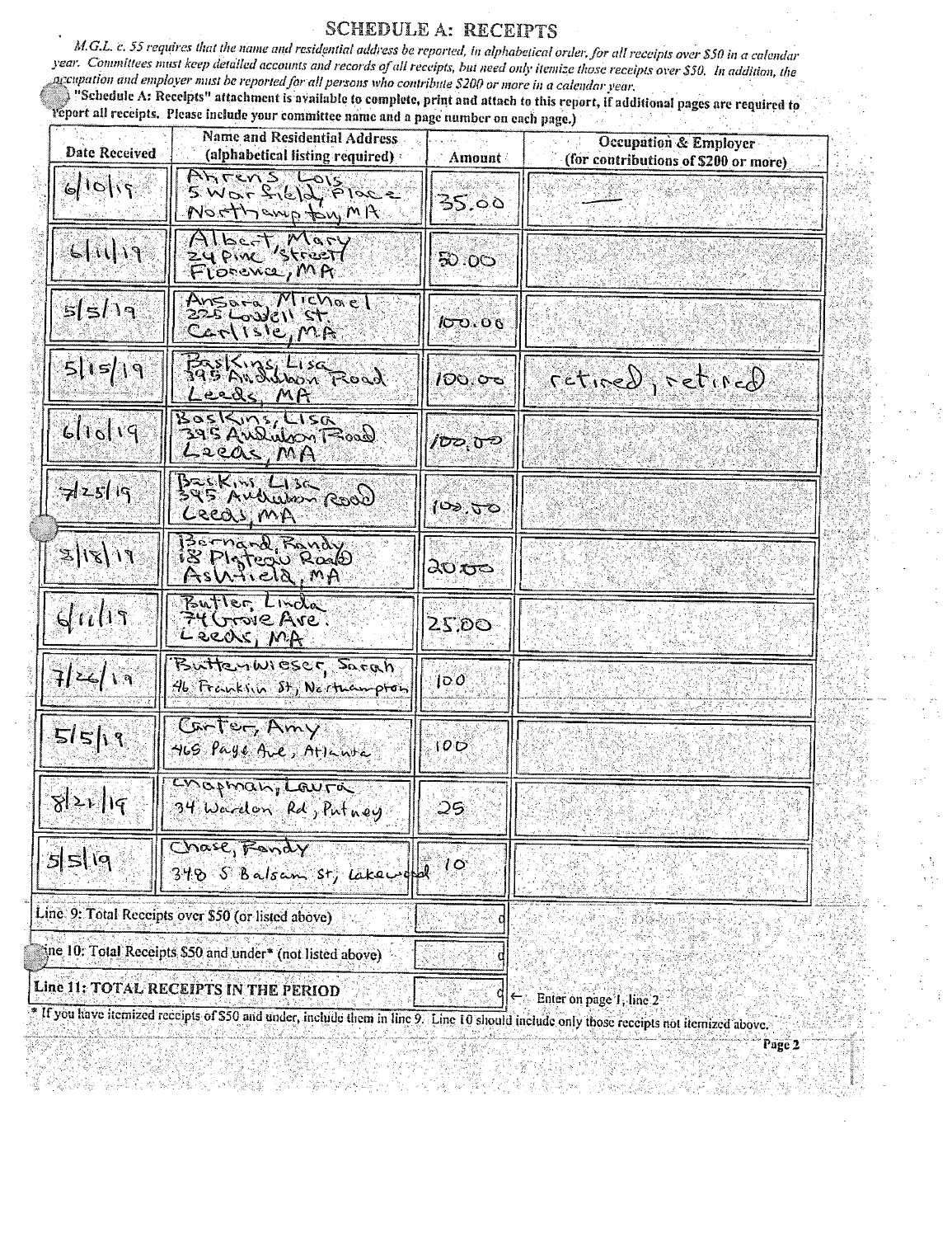| <b>Date Received</b>                               | <b>Name and Residential Address</b><br>(alphabetical listing required)              | Amount                      | <b>Occupation &amp; Employer</b><br>(for contributions of \$200 or more) |
|----------------------------------------------------|-------------------------------------------------------------------------------------|-----------------------------|--------------------------------------------------------------------------|
| 4/22/9                                             | CONER, Holam<br>351 Pleasant st. PMB<br>Northcampton MM. 222                        | 350.00                      | Writer, self-employed                                                    |
| डो।त्री १४                                         | Elsenberg, Warch<br>20 Bridge Rd, #1 MB                                             | 25.00                       | Notemployed                                                              |
| 61713                                              | FratKin, Elliot<br>24 Massasoit sh<br>Northampton MA                                | 8500                        | Fessor Smith College                                                     |
| $f' \leq  Z $                                      | Gardner Robert<br>$\frac{N_{Gf}f_{h} a_{\mu} \rho f_{b} g_{\mu}}{N_{h} \rho}$ (106) | 250                         | Accountent, Plecide + 60.                                                |
| $P f  \leq$                                        | Gardner Robert<br>Northampton, MR 01062                                             | 8100.00                     |                                                                          |
| $F(\downarrow \downarrow)$                         | Gordan Rochel<br>10 Eastern Ave<br>GreenErel, 01301                                 | 8250                        |                                                                          |
| f f g                                              | Grosso, Michael<br>$41$ Indian $Hill$<br>Florence, MA 010b2                         | $\mathcal{I}_{10}$          |                                                                          |
| 5 14 19                                            | Grosso Michael<br><u>Florencc, MA OID62</u>                                         | $^{\ell}/\varrho$ . $\cong$ |                                                                          |
| $\mathcal{L}[\varphi](q)$                          | Grosso Mchec<br>41 <i>Endion</i> Hill<br><u>Florence, MA 01062</u>                  | 10.00                       |                                                                          |
| 51419                                              | GEOSSO MICHAel<br>$41$ Indian Hill<br>$Florence1MR 01062$                           | 10.02                       |                                                                          |
| 71919                                              | Grosso, Michael<br>41 Indian Hill<br>Florence, Man'01062                            | $10^{00}$                   |                                                                          |
| $71+19$                                            | Grasso Michael<br>Florence, MA DLO62                                                | 10.                         | ٠.                                                                       |
| $P/ P $ 8                                          | $\frac{1}{41} \frac{M_1 \cos \theta}{T_1 \sin \theta}$<br>Florence, MA OIO62        | 10.00                       |                                                                          |
| Line 9: Total Receipts over \$50 (or listed above) |                                                                                     |                             |                                                                          |
|                                                    | Line 10: Total Receipts \$50 and under* (not listed above)                          |                             |                                                                          |
|                                                    | Line 11: TOTAL RECEIPTS IN THE PERIOD                                               |                             | Enter on page 1, line 2<br>$\leftarrow$                                  |

#### **SCHEDULE A: RECEIPTS (continued)**

\* If you have itemized receipts of \$50 and under, include them in line 9. Line 10 should include only those receipts not itemized above.

Page 3  $A$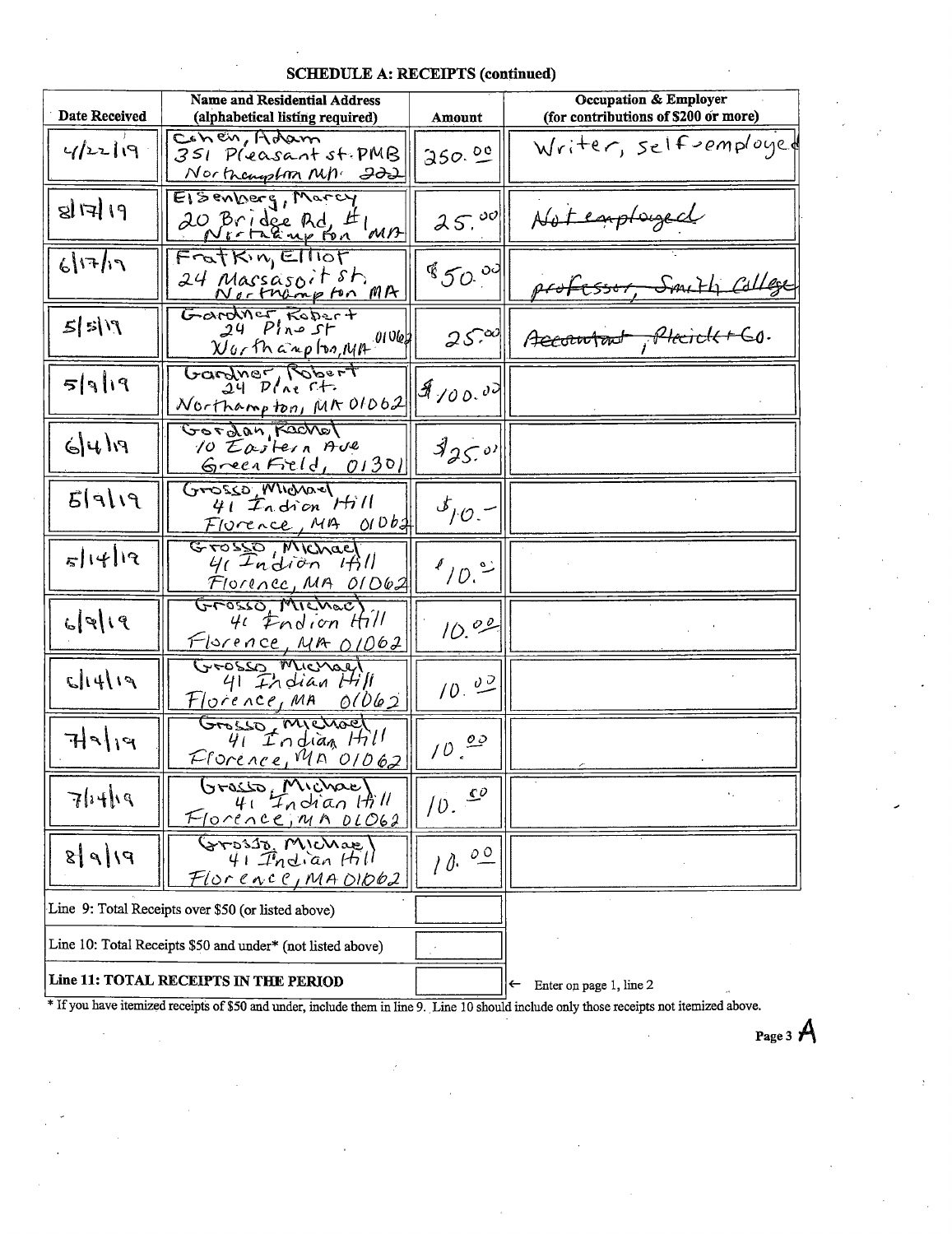| Date Received         | <b>Name and Residential Address</b><br>(alphabetical listing required) | Amount | Occupation & Employer<br>(for contributions of \$200 or more) |
|-----------------------|------------------------------------------------------------------------|--------|---------------------------------------------------------------|
| 81419                 | Grosso, Michael<br>91 Indian Hill, Forence                             | 10     |                                                               |
| $f_1   \neq   \infty$ | Guswa, Susan<br>20 Bridge Rd Unit7,                                    | /∘0    |                                                               |
| 91112                 | Hansmann, Karen<br>238 School St, Chicopee                             | 85     |                                                               |
| 7119                  | Ketty, John<br>465 Dage Ave, Atlanta                                   | 25     |                                                               |
| plzslıq               | Kenan, Mare<br>2 Cole Rd, Haydenville                                  | ଌ୦୦    | Executive Director, Pioneer<br>Valley Performing Arts School  |
| $\mathsf{glu}(1q)$    | Klein, Alisa<br>18 Chestnut Are, Leeds                                 | 50     |                                                               |
| f  g  g               | KMIECIAK, Elizabeth<br>11692 Parke County Cir,<br><u>Granger</u>       | 25     |                                                               |
| $P( \nabla )$         | Knox, Amy<br>606 Prince George St,                                     | 25     |                                                               |
| 55/19                 | Lossette, Cynture<br>50 Grenwich Hi,                                   | 50     |                                                               |
| 5 5 19                | Maiorie Rachel<br>392 Chester field Rollege                            | 0.00   |                                                               |
| 6/219                 | We Kenne Jennifr<br>89 Florence St, Leeds                              | 100    | seic, course/tant                                             |
| 41311                 | Wekenne, ronnifer<br>89 Florence St, ceeds                             | 100    | self, consultant.                                             |
| $ $ 6   1   1   1     | New for, Wendy<br>211 North St, Northamptof                            | э5     |                                                               |
|                       | Line 9: Total Receipts over \$50 (or listed above)                     |        |                                                               |
|                       | Line 10: Total Receipts \$50 and under* (not listed above)             |        |                                                               |
|                       | <b>Line 11: TOTAL RECEIPTS IN THE PERIOD</b>                           |        | $\leftarrow$ Enter on page 1, line 2                          |

**SCHEDULE A: RECEIPTS (continued)** 

\* If you have itemized receipts of \$50 and under, include them in line 9. Line 10 should include only those receipts not itemized above.

Page 3 $\mathcal{P}$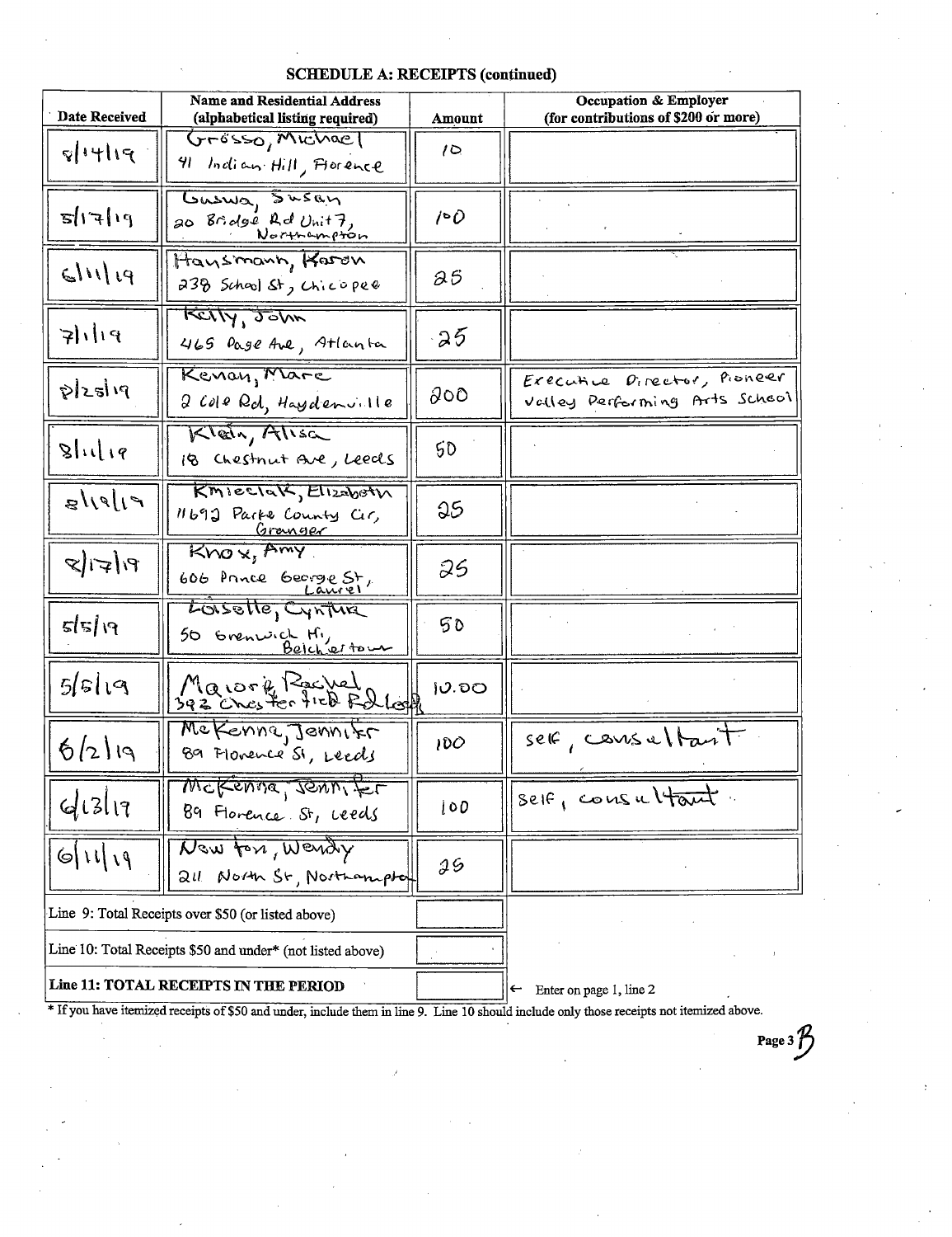# **SCHEDULE A: RECEIPTS (continued)**

| Date Received       | <b>Name and Residential Address</b><br>(alphabetical listing required)     | Amount  | Occupation & Employer<br>(for contributions of \$200 or more) |
|---------------------|----------------------------------------------------------------------------|---------|---------------------------------------------------------------|
| 7/8/19              | Nover, Karan<br>404 Cheskifield Rd.<br>Northanplon, MA 01053               | 25.00   |                                                               |
| 6 1 19              | Park, Megan<br>9 Laurel St.<br>Northering for MA 01060                     | 50.00   |                                                               |
| $\omega$ lil 19     | Partrich-Klamer, Deb<br>Northampton, MA 01060                              | 25.99   |                                                               |
| 727119              | 1812 Paint FBODY<br>Florence, mit                                          | $100-$  |                                                               |
| $6  \iota  \iota q$ | Fivera Jeannette<br>125 Casino Av. Apto.<br><u>Chrogee MA. 01013</u>       | $25 -$  |                                                               |
| 72119               | Wssell Mexandor<br><u>Nortnampton, MA OIDEO</u>                            | $40 -$  |                                                               |
| हां। बोख            | Sandstrom, Maja<br>Batavia, 1L 60510                                       | $25 -$  |                                                               |
| 5119/19             | Schwardz, Famela<br>22 Columbus Ave<br>Northampton, MA UIQQO               | $100 -$ |                                                               |
| 51519               | SONK, CINDLY<br>163 Parkcrivew St.<br>$S_{\rho\text{m}}$ ng Geld, MA 01129 | $25 -$  |                                                               |
| sl18 19             | Sheretor Norm<br>1400 Rudolph ad<br>$Bi$ shop, CA $93514$                  | $100 -$ |                                                               |
| 6 11 3              | $S^{imon}$ , Alan<br>$66$ Wilton Rd.<br>Windsor, CT 06095                  | 50 -    |                                                               |
| 81177               | FOUIL Lee<br>Leeds, $MH$ $OIO53$                                           | 350.    | Retired.                                                      |
| 215/18              | <u> Zdearfol</u><br>arealyn<br>Glendardi<br>209<br>Northerophorion O10621  | 25,     |                                                               |
|                     | Line 9: Total Receipts over \$50 (or listed above)                         |         |                                                               |
|                     | Line 10: Total Receipts \$50 and under* (not listed above)                 |         |                                                               |
|                     | Line 11: TOTAL RECEIPTS IN THE PERIOD                                      |         | Enter on page 1, line 2<br>←                                  |

\* If you have itemized receipts of \$50 and under, include them in line 9. Line 10 should include only those receipts not itemized above.

Page 3 C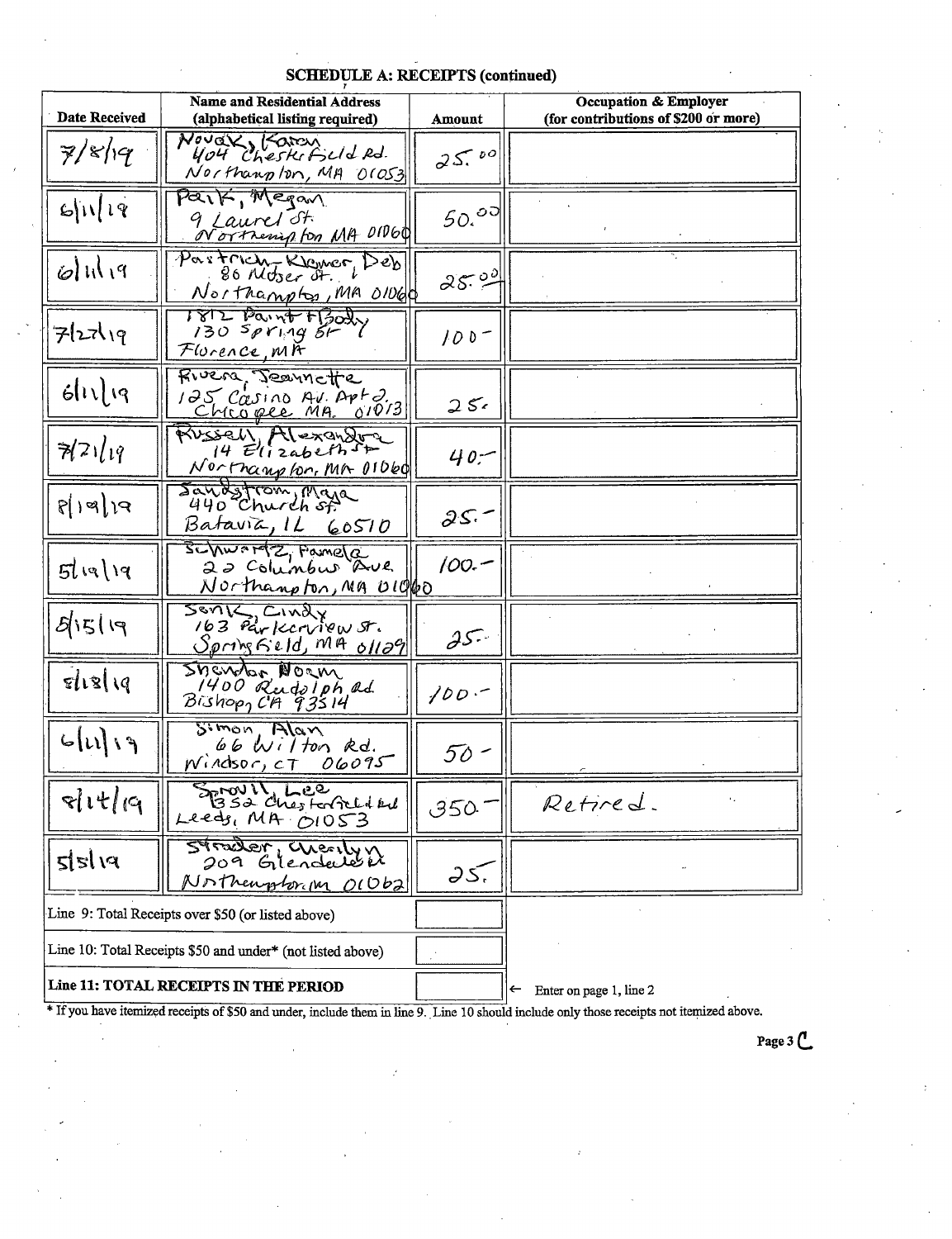| <b>Name and Residential Address</b><br>Date Received<br>(alphabetical listing required) |                                                            | Amount    | Occupation & Employer<br>(for contributions of \$200 or more) |  |
|-----------------------------------------------------------------------------------------|------------------------------------------------------------|-----------|---------------------------------------------------------------|--|
| $\overline{\mathcal{U}}\overline{\mathcal{U}}$ <sup>19</sup>                            | sykes, Kristen<br>26 Liberty St, Florence                  | 100       |                                                               |  |
| 51119                                                                                   | Touto, Seminar<br>132 Franklin St, Northampton             | 100       |                                                               |  |
| $\mathcal{E}$ $\mathcal{E}$                                                             | Matruosa Jacqueline<br>46 Whitier St, Florence             | 10        |                                                               |  |
| $f'$ ) a $\overline{c}$                                                                 | Vela Carmen<br>15802 white Cap Dr, Lott                    | 10        |                                                               |  |
| 512(3)                                                                                  | VOSSI SUSAN<br>89 Ridge wood Terr, Northampton             | 250       | Professor, Smith College<br><b>DWALN</b>                      |  |
| 82019                                                                                   | Mest, Dale<br>67 Chestnut Ave Ext, Northampton             | 50        |                                                               |  |
| 629/19                                                                                  | Wrede, Barnara<br>$1661$ La France St Ne, Unit 22          | 50        |                                                               |  |
| 7219                                                                                    | Zaret, OWEN<br>74 Florence St, Easthampton                 | 36        |                                                               |  |
| dl19                                                                                    | MAWOMENS POINT CONCLUCION<br>89 South St STE603, Boston    | 100       |                                                               |  |
|                                                                                         |                                                            |           |                                                               |  |
|                                                                                         |                                                            |           |                                                               |  |
|                                                                                         |                                                            |           | ٠.                                                            |  |
|                                                                                         |                                                            |           |                                                               |  |
|                                                                                         | Line 9: Total Receipts over \$50 (or listed above)         | 3726.00   |                                                               |  |
|                                                                                         | Line 10: Total Receipts \$50 and under* (not listed above) |           |                                                               |  |
|                                                                                         | Line 11: TOTAL RECEIPTS IN THE PERIOD                      | 3726.04)← | Enter on page 1, line 2                                       |  |

\* If you have itemized receipts of \$50 and under, include them in line 9. Line 10 should include only those receipts not itemized above.

Page 3  $\overline{D}$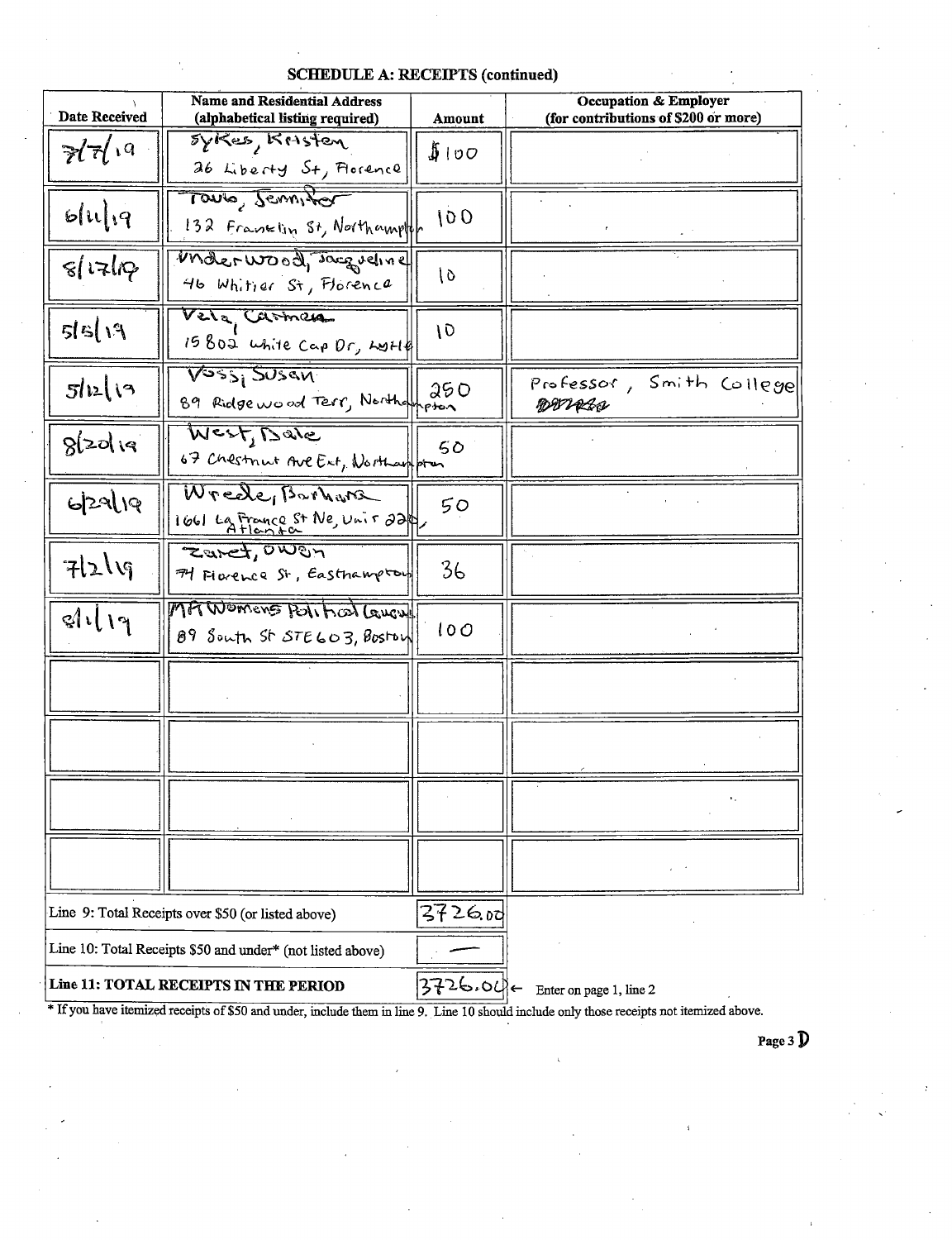#### **SCHEDULE B: EXPENDITURES**

M.G.L. c. 55 requires committees to list, in alphabetical order, all expenditures over \$50 in a reporting period. Committees must keep detailed accounts and records of all expenditures, but need only itemize those over \$50. Expenditures \$50 and under may be added together, from committee records, and reported on line 13.

Schednie B: Expenditures" attachment is available to complete, print and attach to this report, if additional pages are required to report all expenditures. Please include your committee name and a page number on each page.)

| Date Paid                                                                                                                                                                                                                                 | To Whom Paid<br>(alphabetical listing) | Address -                                               | <b>Purpose of Expenditure</b> | Amount |
|-------------------------------------------------------------------------------------------------------------------------------------------------------------------------------------------------------------------------------------------|----------------------------------------|---------------------------------------------------------|-------------------------------|--------|
|                                                                                                                                                                                                                                           | $3119$ Act Blue                        | PO. Box 441746<br>Somer Ulle MA                         | Servie fees                   | 82.14  |
|                                                                                                                                                                                                                                           | $61$ 419 73 $35$                       | 42 Colfain Rd<br>Greenfield MA                          | Kickoff port.<br>Supplies     | 87.64  |
|                                                                                                                                                                                                                                           | clilig Cathy Menally                   | n/a                                                     | Kickoff<br>Partysupplies      | 50.09  |
|                                                                                                                                                                                                                                           | slielig Gilective Grey                 | $123$ Main 24<br>Florence MA                            | palm cand                     | 46.75  |
| 6119                                                                                                                                                                                                                                      | Collective Copier                      | $123$ Main ST<br>Florence MA                            | palm cards<br>t mic printing  | 69.87  |
| $\mathcal{F}[\mathcal{W}]$                                                                                                                                                                                                                | Collective<br>Copres                   | $123$ Main $55$<br><u>Florance MA</u>                   | more palm cde                 | 152.17 |
| ั้งไ12/17                                                                                                                                                                                                                                 | Collective<br>Copies                   | 122 Mary St<br>FLOJENCE MA                              | move pature                   | 352.22 |
| $5/$ of 19                                                                                                                                                                                                                                | $F$ 10 euce<br><u>Civic Ct</u> .       | 3028.621<br>Plosence, MA                                | $spcc$ renter                 | 75.00  |
| $6$ [ir](q                                                                                                                                                                                                                                | Paraglie<br>$C$ $OQ$ $R$ $CQ$          | $21$ Cone ST<br>Northary ton                            | envelope.<br>Printing         | 35.06  |
| 6[ષ[զ                                                                                                                                                                                                                                     | Resistance<br>Center                   | 5000221<br>Nosthamp dag                                 | FOUND Coup                    | 62.50  |
| $\mathcal{C}[\alpha]$ iq                                                                                                                                                                                                                  | Signrockel.com                         | 340 Broal vay                                           | Lawn Signy                    | 45100  |
|                                                                                                                                                                                                                                           |                                        |                                                         |                               |        |
|                                                                                                                                                                                                                                           |                                        | Line 12: Total Expenditures over \$50 (or listed above) |                               | 145913 |
| Line 13: Total Expenditures \$50 and under* (not listed above)                                                                                                                                                                            |                                        |                                                         |                               |        |
| Enter on page 1, line 4 $\rightarrow$<br>Line 14: TOTAL EXPENDITURES IN THE PERIOD<br>459.<br>* If you have itemized expenditures of \$50 and under, include them in line 12. Line 13 should include only those expenditures not itemized |                                        |                                                         |                               |        |
| above.                                                                                                                                                                                                                                    |                                        |                                                         |                               |        |
|                                                                                                                                                                                                                                           |                                        |                                                         |                               | Page 4 |

8. X X  $\approx S_8$ - 국가 AS

480

> S. tý.

 $\mathbf{d}^{\mathcal{V}}$ ्र ज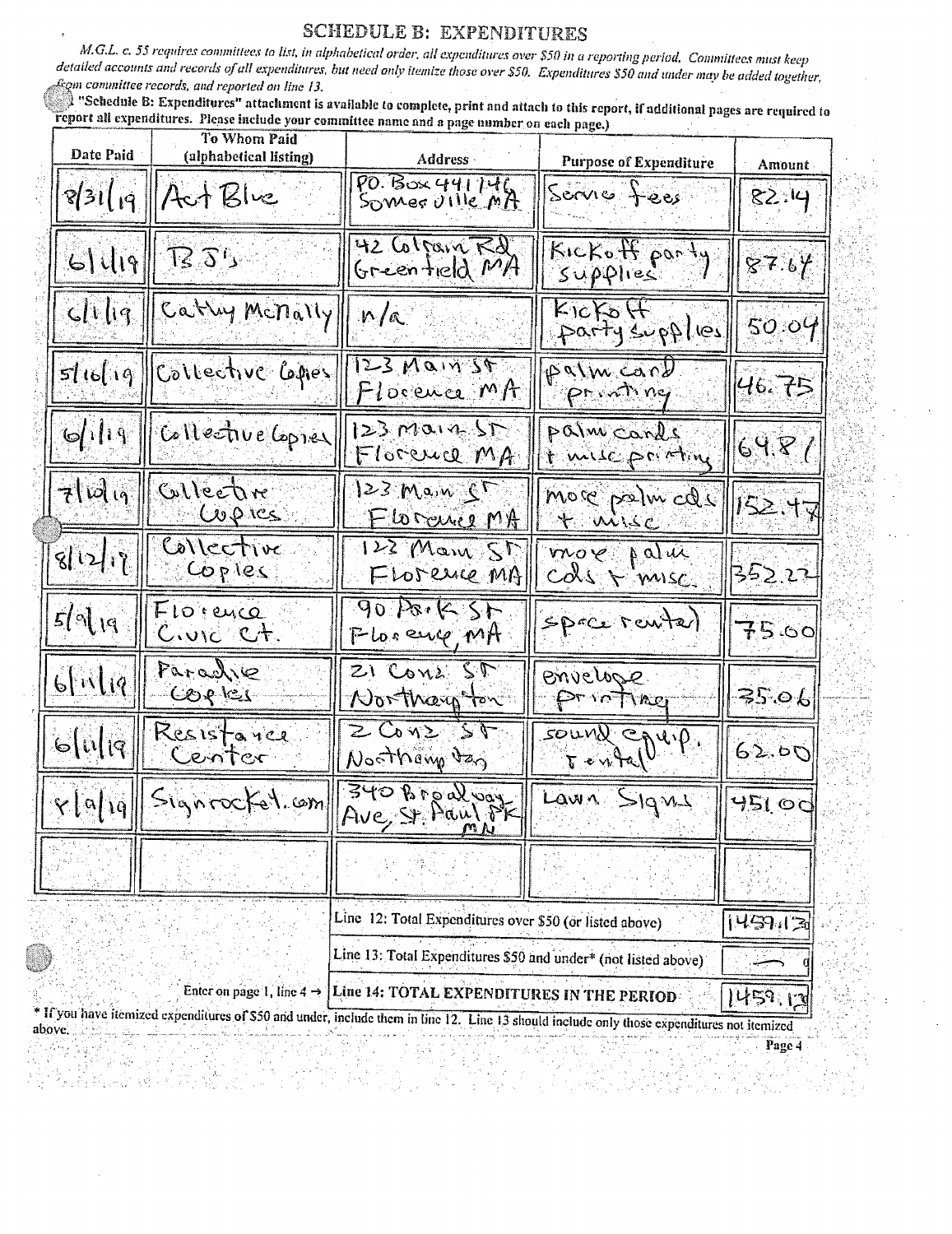## SCHEDULE C: "IN-KIND" CONTRIBUTIONS

Please itemize contributors who have made in-kind contributions of more than \$50. In-kind contributions \$50 and under may be added together from the committee's records and included in line 16 on page 1.

| Date Received | From Whom Received*                   | <b>Residential Address</b>                                     | $\vert$ Description of Contribution $\vert$ | Value |
|---------------|---------------------------------------|----------------------------------------------------------------|---------------------------------------------|-------|
|               |                                       |                                                                |                                             |       |
|               |                                       |                                                                |                                             |       |
|               |                                       |                                                                |                                             |       |
|               |                                       |                                                                |                                             |       |
|               |                                       |                                                                |                                             |       |
|               |                                       |                                                                |                                             |       |
|               |                                       |                                                                |                                             |       |
|               |                                       |                                                                |                                             |       |
|               |                                       |                                                                |                                             |       |
|               |                                       |                                                                |                                             |       |
|               |                                       |                                                                |                                             |       |
|               |                                       |                                                                |                                             |       |
|               |                                       | Line 15: In-Kind Contributions over \$50 (or listed above).    |                                             |       |
|               |                                       | Line 16: In-Kind Contributions \$50 & under (not listed above) |                                             |       |
|               | Enter on page 1, line 6 $\rightarrow$ | Line 17: TOTAL IN-KIND CONTRIBUTIONS                           |                                             |       |

If an in- kind contribution is received from <sup>a</sup> person who contributes more than\$ <sup>50</sup> in <sup>a</sup> calendar year, you must report the name and address of the contributor; in addition, if the contribution is \$200 or more, you must also report the contributor's occupation and employer.

÷.